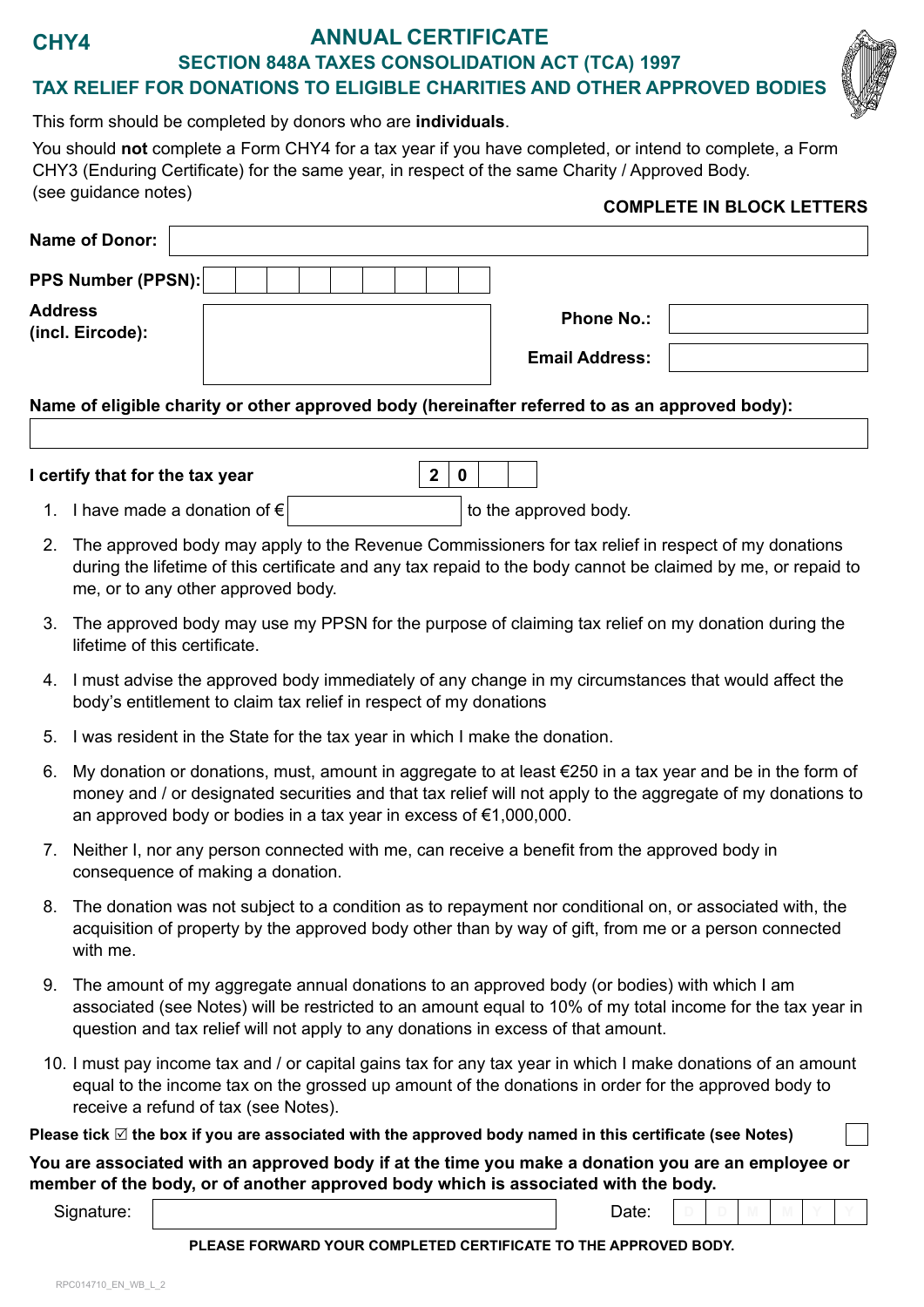## **Guidance Notes for completion of Annual Certificate CHY4**

Section 848A of the Taxes Consolidation Act (TCA) 1997 provides for tax relief in respect of charitable donations by self-assessed or PAYE taxpayers. This tax relief is provided to the approved body rather than to the donor. It relates to donations made from 1 January 2013.

It is important to note that a donor is not entitled to a repayment of any part of the tax that has been repaid to the approved body under this scheme. This includes claims for tax relief for medical expenses. See example.

#### **Example**

Joan makes a cash donation of €1,000 to an approved body in the tax year 2018. Under this scheme the body is deemed to have received a donation of €1,449.27 (€1,000 grossed up at 31%) less tax deducted of €449.27.

On the assumption that Joan has paid income tax for 2018 of at least €449.27, the approved body can obtain a refund of that amount. This can be claimed after the end of the tax year 2018.

The amount repaid to an approved body cannot exceed the amount of tax paid by the donor for the year in question. If Joan's income tax liability for 2018 is €350, and she has paid this amount, the repayment to the approved body is restricted to that amount.

**Joan is not entitled to a repayment of any part of the tax that has been repaid to the approved body.**

### **1. Approved bodies**

Approved bodies for the purposes of the scheme of tax relief for donations are:

- an eligible charity, i.e. any charity which is authorised by the Revenue Commissioners to operate this tax relief scheme;
- educational institutions or bodies including primary, second level or third level, as described in Part 1 of Schedule 26A TCA 1997;
- a body approved for Education in the Arts by the Minister for Finance as described in Part 2 of Schedule 26A TCA 1997;
- a body to which section 209 TCA 1997 applies..

A list of resident and non-resident charities authorised for the purposes of the CDS is available at

#### **https://www.revenue.ie/en/companies-and-charities/charities-and-sports-bodies/charitabledonation-scheme/index.aspx.**

#### **2. Completing an Annual Certificate**

If you wish to allow an approved body to claim tax relief for your donations for one year only, you should complete a CHY4 Annual Certificate.

The approved body can only claim tax relief for the lifetime of the annual certificate. For the purposes of this Scheme, donations to an approved body must amount to at least €250 in the tax year.

You can complete this form for some or all of the approved bodies to which you made donations.

There is no obligation to complete a CHY4 certificate in respect of your donations.

#### **3. Renewal and cancellation of an Annual Certificate**

The approved body may contact you about renewing your certificate. Alternatively, you can advise the body in question to renew it. If you wish to cancel your certificate, you must notify the approved body. You must advise the approved body of any change in circumstances that would affect its entitlement to claim tax relief in respect of your donations.